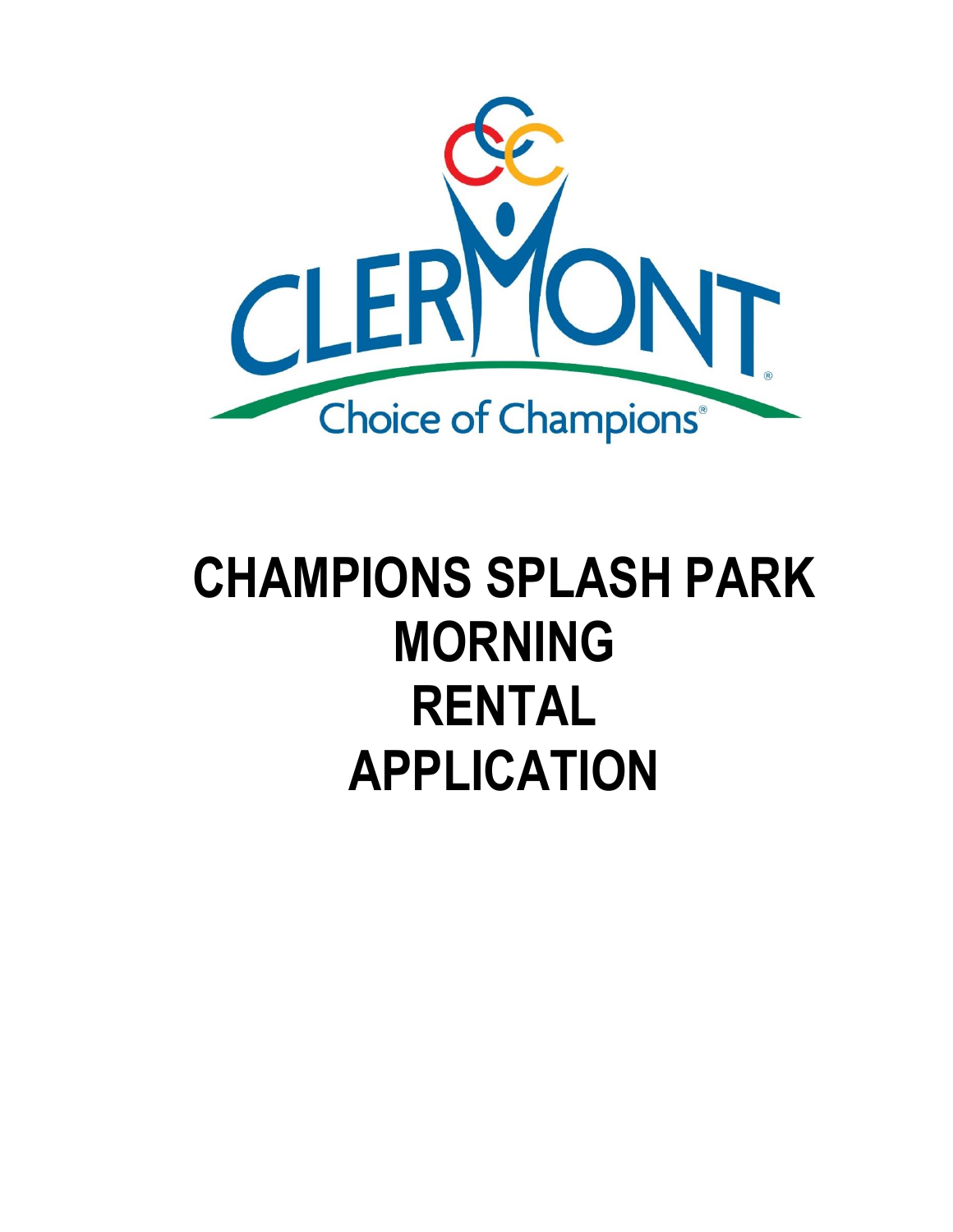

# **CHAMPIONS SPLASH PARK RENTAL APPLICATION RULES & REGULATIONS**

# **RESERVATIONS**

- Splash Park reservations are only accepted during the current park season. No future season reservation will be accepted.
- An application form can be obtained at the Clermont City Center or found online at the City of Clermont website, [www.ClermontFL.gov](http://www.clermontfl.gov/)
- The form must be filled out completely before being approved by a Parks & Recreation staff member and the appropriate fees must be submitted in order to confirm a reservation.
- This rental is for the use of Day Cares, Summer Camps, and Groups with Special Needs, that are bringing a large amount of children.
- Applications must be submitted at least 7 days prior to rental date.
- The Splash Park is available for rental Monday through Friday, from 9:00 AM 10:00 AM. No set up will be allowed prior to the start time. The rental must be between May 27, 2022 through August 12, 2022.
- At 10:00am the Splash Park will be cleared of the rental and opened up for public use.
- The City of Clermont reserves the right to cancel any reservation at any time.
- Submission of this completed application and payment must be delivered to the Clermont City Center, 620 W Montrose St, Clermont, FL 34711 from 8:00 AM – 5:00 PM, Monday through Friday.

# **RENTAL FEES & CANCELLATIONS**

- Reservations cancelled thirty (30) days or more in advance of the scheduled event will be eligible for a full refund of any deposit and rental fees collected. An event cancelled within 29 days or less of the scheduled event date will be ineligible for a refund, and all rental fees will be forfeited.
- The rental and application fee must be submitted in full to reserve the Splash Park and are due at the time of the reservation.

#### **Cancellation requests must be made in writing to the Parks & Recreation Department.**

| <b>Rental Cancellation and Refund Policy</b><br>(application fees are nonrefundable) |                              |  |  |  |
|--------------------------------------------------------------------------------------|------------------------------|--|--|--|
| If you cancel within:                                                                | You will receive:            |  |  |  |
| 30 calendar days or more of the rental date                                          | 100% of the rental cost      |  |  |  |
| 29 days or less                                                                      | No refund of the rental cost |  |  |  |

#### **DAMAGES**

- The total cost of damage to any of the facilities being utilized, or its contents, may be charged to the renter.
- Applicant is responsible for any vandalism or damage to the Splash Park and/or fixtures during their rental dates.

#### **RENTAL STAFFING**

Your rental will include City of Clermont Splash Park attendant to maintain the rules and operations of the Splash Park.

#### **RESPONSIBILITY OF USERS**

- Renters are responsible for leaving the park in the same condition it was in before use. All trash is to be placed in outside receptacles.
- The Parks & Recreation Director may deny the use of this park to any person or organization that refuses to clean the park after use, or damages the park.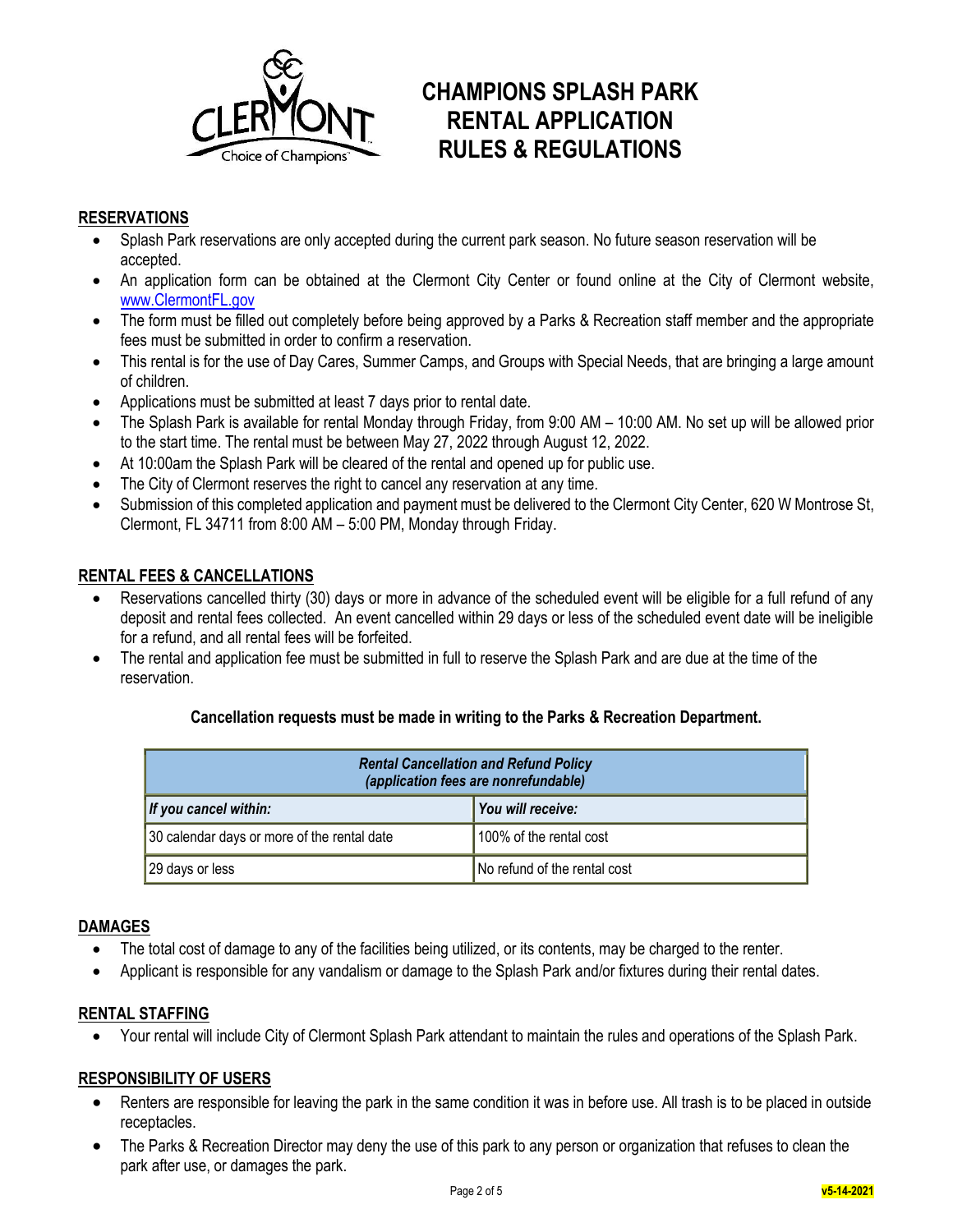# **PROHIBITED ITEMS**

The following shall not be permitted in the Splash Park:

- Food
- Drinks (Except for water)
- Flammable Substances
- Cooking inside the Splash Park or under the Pavilion
- Animals (Except service animals)
- Banners, Signs, Posters of a permanent or semi-permanent nature
- Alcoholic Beverages
- **\*** Smoking or E-Cigarettes
- $\times$  Illegal Drugs
- No organization or individual may store or leave supplies, materials, or equipment of any sort in the park.
- Facilities are located in a residential section of the City, noise and disturbances must be avoided.
- No renter is permitted to charge an admission fee for rental.

# **INCLEMENT WEATHER**

- Should inclement weather be a factor prior to your Splash Park private rental, you have the option to reschedule your event for another available date. You must notify the Parks & Recreation Department by 1:00 PM the Friday before your rental for eligibility.
- In the event of lightning, no one will be permitted in the Splash Park and it will remain closed for 30 minutes following the last lightning strike, as determined by the Thor Guard Lightning Prediction System. Patrons should seek appropriate shelter and follow staff's instructions.
- Refunds will be issued based on a percentage of usage and approved by the Parks & Recreation Dept. and rain policy.

# **SPLASH PARK SPECIFIC RULES**

- For every 7 children, 1 adult must be in the Splash Park at all times to provide appropriate adult supervision.
- The only diapers allowed are swim diapers.
- Those with health problems such as: diarrhea, nausea, infections or wounds are not allowed on splash play area.
- Running and horseplay is prohibited.
- Pets, food, gum, glass objects, bicycles, skateboards, roller blades/skates, scooters, and smoking are strictly prohibited.
- Street shoes are not permitted on splash play area.
- The Splash Park may be closed at any time due to weather or maintenance. During severe weather seek shelter in restrooms or vehicles.
- Users must shower before entering splash play area.
- Maximum Capacity 74.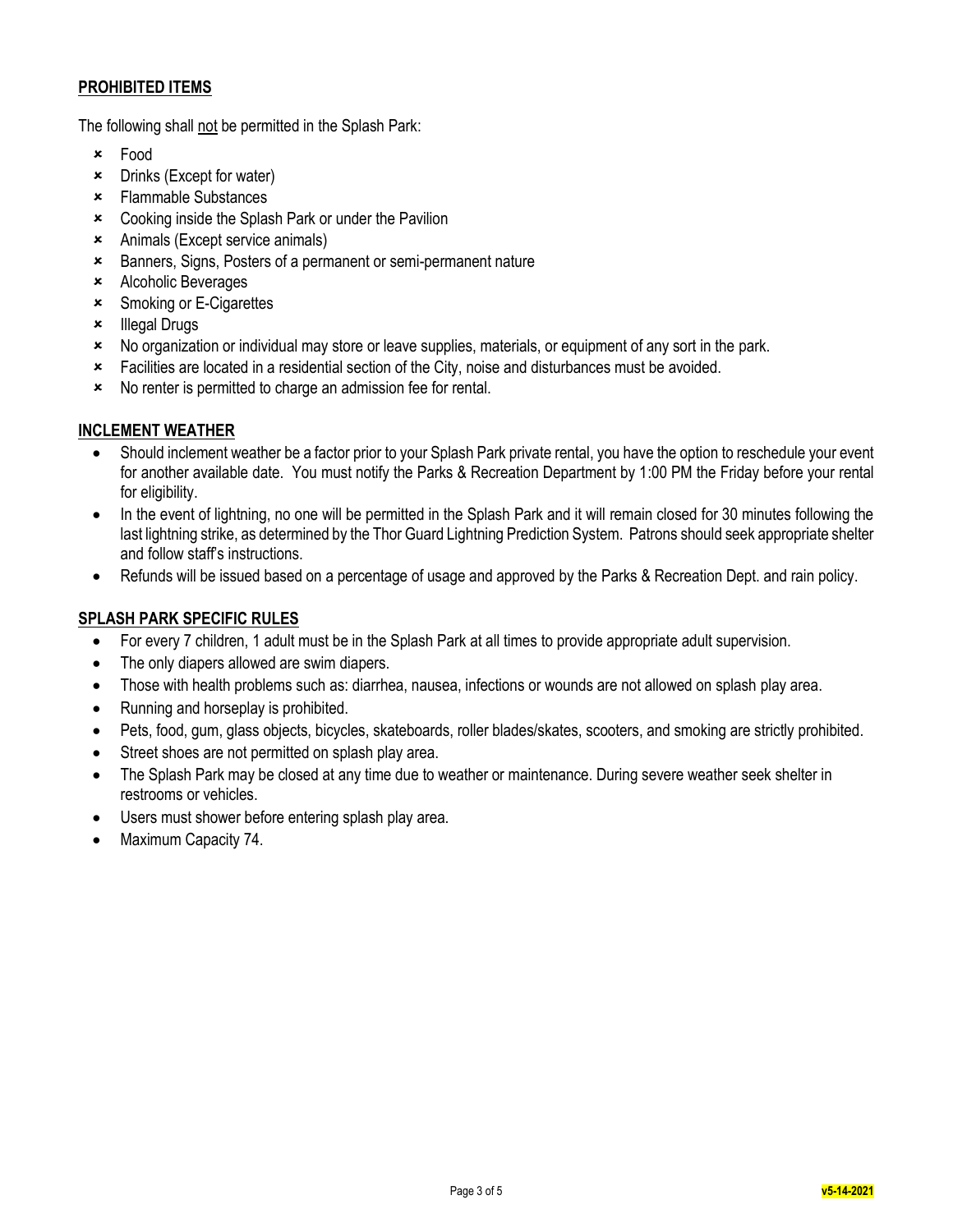# **CHAMPIONS SPLASH PARK RENTAL APPLICATION**

**Splash Park Rental is for Monday through Friday, from 9:00 AM – 10:00 AM Only**

| Today's Date                                                                                                           |                                                                                                                         |                      |                                                            |                          |                                                              |
|------------------------------------------------------------------------------------------------------------------------|-------------------------------------------------------------------------------------------------------------------------|----------------------|------------------------------------------------------------|--------------------------|--------------------------------------------------------------|
| Date of Rental                                                                                                         | <u> 1980 - Johann Barbara, martxa eta politikar</u>                                                                     |                      |                                                            |                          | 9 AM - 10 AM circle Monday Tuesday Wednesday Thursday Friday |
| Will you need use of the Waterfront Picnic Pavilion?<br>Waterfront Picnic Pavilion is included with Splash Park rental |                                                                                                                         | Yes                  | No                                                         |                          |                                                              |
| <b>Expected Attendance</b>                                                                                             |                                                                                                                         |                      | Please note: Splash Park capacity cannot exceed 74 persons |                          |                                                              |
| Name of Organization/Applicant                                                                                         |                                                                                                                         |                      |                                                            |                          |                                                              |
| Check Type of Organization<br><b>Tax Exempt</b><br>Yes                                                                 | Summer<br>Camp/Day Care<br>If yes, provide Tax Exempt #<br>No                                                           | <b>Private Party</b> |                                                            | Group with Special Needs |                                                              |
| Federal ID # or Driver's License #                                                                                     |                                                                                                                         |                      |                                                            |                          |                                                              |
| Applicant's Name                                                                                                       |                                                                                                                         |                      | Email                                                      |                          |                                                              |
| Day Phone                                                                                                              |                                                                                                                         |                      | Cell Phone                                                 |                          |                                                              |
| Address                                                                                                                | <u> 1989 - Johann Stoff, deutscher Stoffen und der Stoffen und der Stoffen und der Stoffen und der Stoffen und der </u> | City                 |                                                            | State                    | Zip                                                          |
| Secondary Contact                                                                                                      |                                                                                                                         |                      | Phone #                                                    |                          |                                                              |
| <b>Briefly Describe Rental:</b>                                                                                        |                                                                                                                         |                      |                                                            |                          |                                                              |
| Do you have any special requests?<br>Are you planning on having food?<br>If yes, what type of food?                    | Yes<br>No.                                                                                                              |                      |                                                            |                          |                                                              |
| Food is only permitted in the pavilions outside of the splash park                                                     |                                                                                                                         |                      |                                                            |                          |                                                              |
|                                                                                                                        | <b>Business</b>                                                                                                         |                      |                                                            |                          |                                                              |
| <b>Application Fee</b>                                                                                                 | \$10                                                                                                                    | \$10                 |                                                            |                          |                                                              |
| Splash Park Rental                                                                                                     | \$80                                                                                                                    |                      |                                                            |                          |                                                              |
|                                                                                                                        |                                                                                                                         |                      | Sales Tax                                                  |                          |                                                              |

**Total** *All businesses, vendors, etc., must provide a Certificate of Liability with a minimum coverage of \$1,000,000 Comprehensive General Liability Insurance naming the City of Clermont as additionally insured*